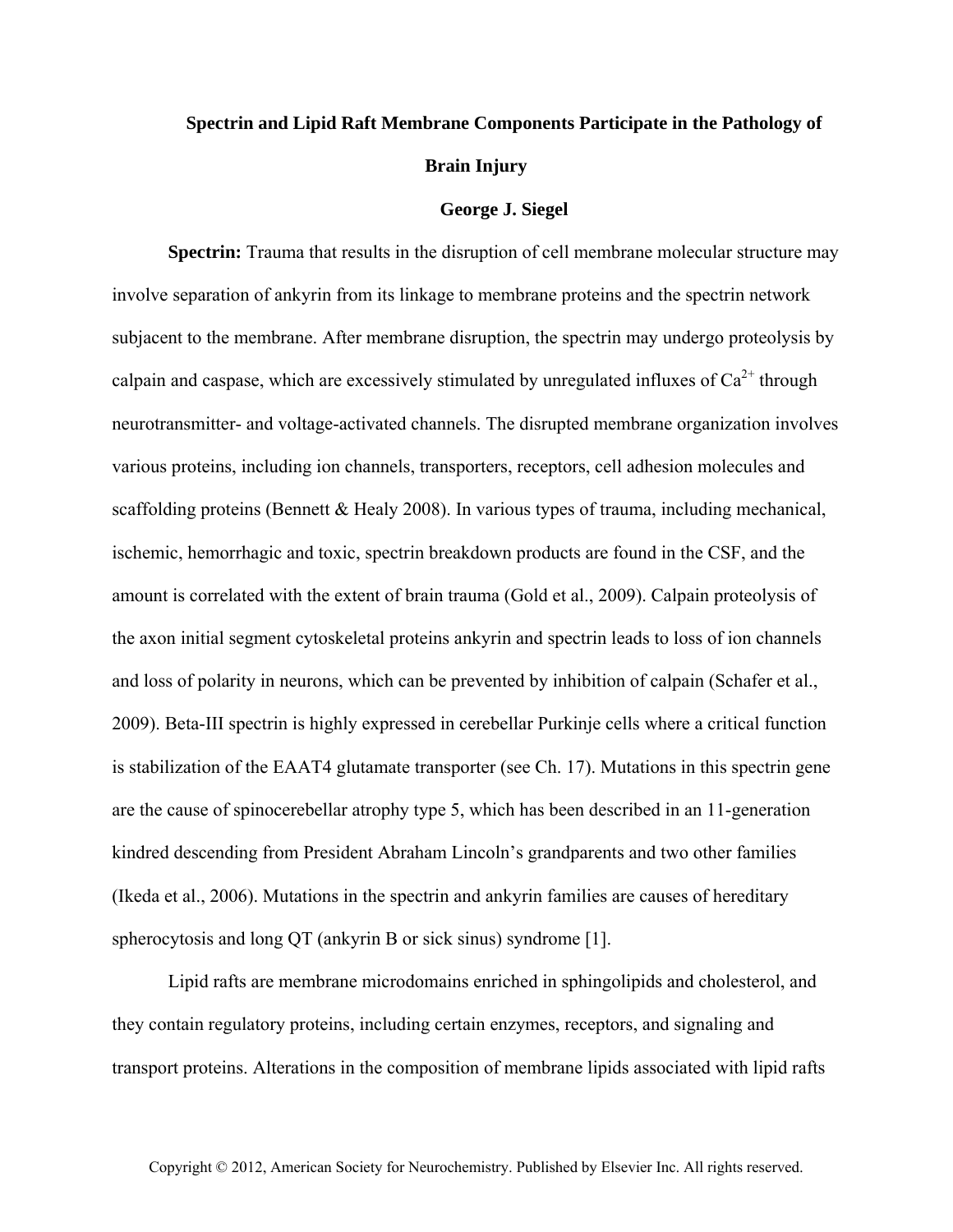occur as a function of aging and neurodegeneration (Schengrund 2010; Rushworth & Hooper 2010), with possible changes in the function of proteins in the microdomains. Lipid rafts are where the active γ-secretase complexes are located. These complexes are needed to form βamyloid from amyloid precursor protein (APP) and for the accumulation of amyloid-ganglioside complexes in Alzheimer's disease [6] (see also Ch. 46). Lipid rafts are also loci for conformational conversion of cellular prion to infective prion molecules (see Ch. 50) (Taylor & Hooper 2007) and for phosphorylation of  $\alpha$ -synuclein, which accumulates in Parkinson's disease (see Chs. 47, 49) (Zabrocki et al., 2008). Entry of HIV (human immunodeficiency virus) and perhaps other viruses into cells involves interaction of the viruses with receptors in lipid rafts (Carter et al., 2009). Thus, lipid raft components are targets for research into potential therapies for neurodegenerative and viral diseases and for prevention of infection (Cheng et al., 2007).

## **References**

Bennett and Healy, 2008, January V. Bennett, J. Healy, Organizing the fluid membrane bilayer: diseases linked to spectrin and ankyrin. Trends in Molecular Medicine. 14 (1) (2008) 28–36. Carter et al., 2009, March 30 G.C. Carter, L. Bernstone, D. Sangani, J.W. Bee, T. Harder, W. James, HIV entry in macrophages is dependent on intact lipid rafts. Virology. 386 (1) (2009) 192–202.

Cheng et al., 2007, July H. Cheng, K.S. Vetrivel, P. Gong, X. Meckler, A. Parent, G. Thinakaran, Mechanisms of disease: new therapeutic strategies for Alzheimer's disease—targeting APP processing in lipid rafts. Nature Clinical Practice. Neurology. 3 (7) (2007) 374–382. Gold et al., 2009, July 15 M.S. Gold, F.H. Kobeissy, K.K. Wang, L.J. Merlo, A.W. Bruijnzeel, I.N. Krasnova, Methamphetamine- and trauma-induced brain injuries: comparative cellular and molecular neurobiological substrates. Biological Psychiatry. 66 (2) (2009) 118–127.